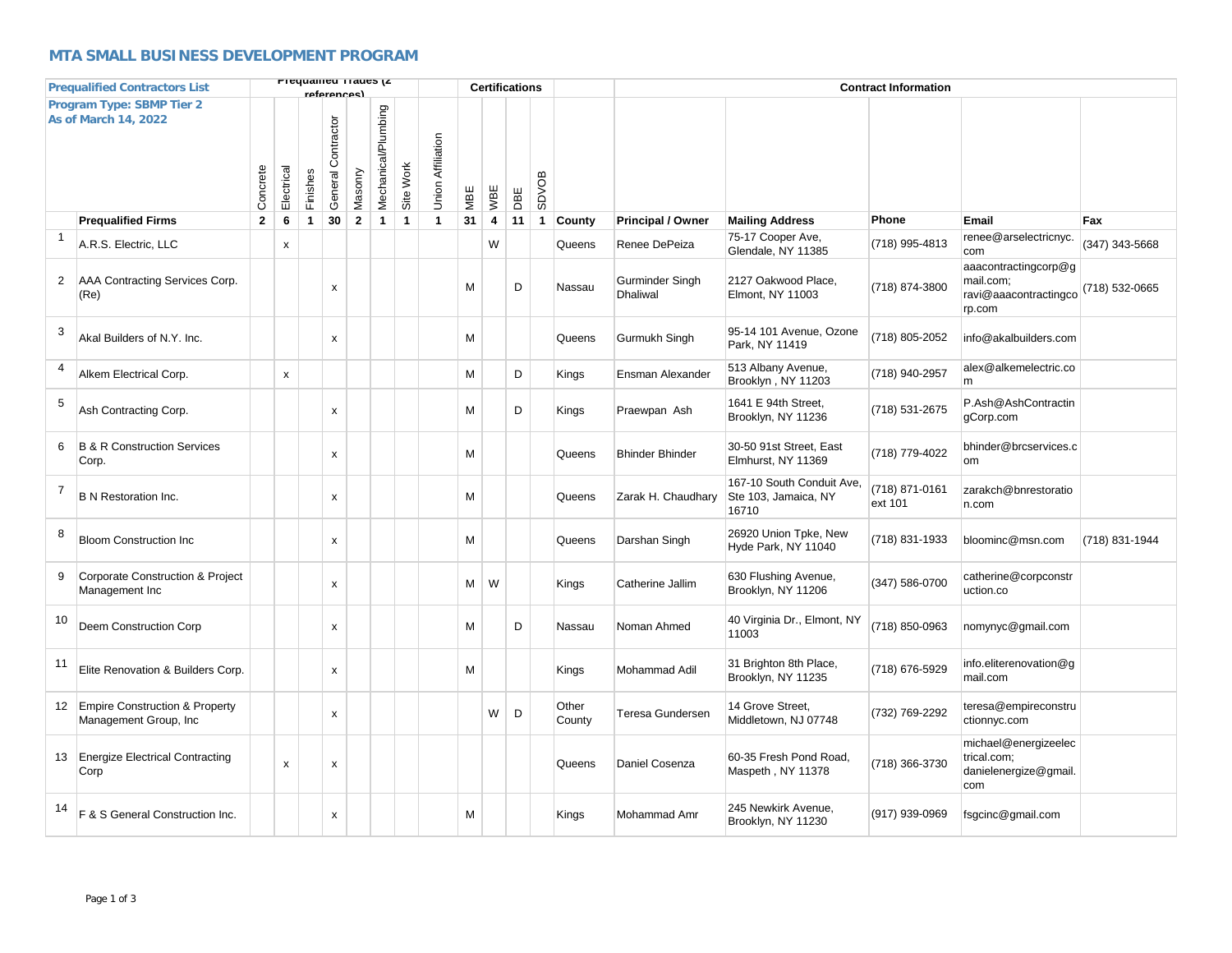## **MTA SMALL BUSINESS DEVELOPMENT PROGRAM**

|                                                          | <b>Prequalified Contractors List</b> |                           |                           |              | rafarancas)               | Prequamed Trades (Z            |              |                   |     |                | <b>Certifications</b> |              |              |                          |                                                                      | <b>Contract Information</b> |                                                                          |                |  |  |  |  |
|----------------------------------------------------------|--------------------------------------|---------------------------|---------------------------|--------------|---------------------------|--------------------------------|--------------|-------------------|-----|----------------|-----------------------|--------------|--------------|--------------------------|----------------------------------------------------------------------|-----------------------------|--------------------------------------------------------------------------|----------------|--|--|--|--|
| Program Type: SBMP Tier 2<br><b>As of March 14, 2022</b> |                                      |                           | Electrical                | Finishes     | General Contractor        | Mechanical/Plumbing<br>Masonry | Site Work    | Union Affiliation | MBE | WBE            | DBE                   | <b>SDVOB</b> |              |                          |                                                                      |                             |                                                                          |                |  |  |  |  |
|                                                          | <b>Prequalified Firms</b>            | $\mathbf{2}$              | 6                         | $\mathbf{1}$ | 30                        | $\mathbf 2$<br>$\mathbf{1}$    | $\mathbf{1}$ | $\mathbf{1}$      | 31  | $\overline{4}$ | 11                    | $\mathbf{1}$ | County       | <b>Principal / Owner</b> | <b>Mailing Address</b>                                               | Phone                       | Email                                                                    | Fax            |  |  |  |  |
| 15                                                       | Floracon LLC                         |                           |                           |              | x                         |                                |              |                   | M   |                |                       |              | Queens       | Salman Kardar            | 6750A 192nd Street, Fresh<br>Meadows, NY 11365                       | (212) 537-6563              | floracon@floracon.com                                                    |                |  |  |  |  |
| 16                                                       | J. M. J. Electric Corp.              |                           |                           |              | x                         |                                |              |                   |     |                |                       |              | Queens       | John Greller             | 34-11 10th Street, Long<br>Island City, NY 11106                     | (718) 472-4330              | jmjelectr@aol.com                                                        |                |  |  |  |  |
| 17                                                       | Jhally & Jhally Contracting Corp     |                           |                           |              | x                         |                                |              |                   | M   |                |                       |              | Queens       | Charanjeet Singh         | 30-02 80th Street, East<br>Elmhurst, NY 11370                        | (718) 205-0786              | jhallycorp@gmail.com                                                     |                |  |  |  |  |
| 18                                                       | K. & V. Construction Inc.            |                           |                           |              | x                         |                                |              |                   | M   |                |                       |              | Bergen       | Ramesh C. Patel          | 539 Hobart Road, Paramus,<br>NJ 07652                                | (201) 523-9275              | ramesh@kandvconstr<br>uctioninc.com                                      |                |  |  |  |  |
| 19                                                       | Kanwar Enterprises Corp.             | $\boldsymbol{\mathsf{x}}$ |                           |              | x                         |                                |              |                   | M   |                |                       |              | Nassau       | Gurcharan Singh          | 194 3rd Street, Hicksville,<br>NY 11801                              | (516) 270-8499              | info@kanwarenterprise<br>scorp.com                                       | (718) 709-7788 |  |  |  |  |
| 20                                                       | <b>KSR Construction Corp</b>         |                           |                           |              | x                         |                                |              |                   | M   |                |                       |              | Queens       | Ranjit Singh             | 72-17 31 Avenue, East<br>Elmhurst. NY 11370                          | (718) 569-0022              | ksrworks@aol.com;<br>ranjit@ksrnyc.com                                   |                |  |  |  |  |
| 21                                                       | Maestro Construction Corp.           |                           |                           |              | $\boldsymbol{\mathsf{x}}$ |                                |              |                   |     |                |                       |              | Kings        | Gregory<br>Manouselakis  | 1955 East 36th Street,<br>Brooklyn, NY 11234                         | (718) 517-9928              | greg.maestrogc@gmai<br>I.com                                             | (718) 395-4968 |  |  |  |  |
| 22                                                       | Mainstream Electric, Inc.            |                           | $\boldsymbol{\mathsf{x}}$ |              |                           |                                |              |                   | M   |                |                       |              | <b>Bronx</b> | <b>Errol Grant</b>       | 1139 East 211th St, 2nd Fl,<br>Bronx, NY 10469                       | (718) 519-6961              | eagrant@mainstreame<br>lectric.com ;<br>akeem@mainstreamel<br>ectric.com |                |  |  |  |  |
| 23                                                       | Max Builders Inc                     | x                         |                           |              |                           |                                | X            | Local<br>1010     |     |                |                       |              | Queens       | Fazeela Juman            | 158-01 North Conduit Ave,<br>Jamaica, NY 11434                       | (347) 251-1663              | maxbuildersinc@yaho<br>o.com                                             | (347) 626-7730 |  |  |  |  |
| 24                                                       | Narula Development Corp              |                           |                           |              | x                         |                                |              |                   | M   |                |                       |              | Queens       | Jasjot Narula            | 389 Old Courthouse Rd,<br>New Hyde Park, NY 11040                    | (516) 644-9481              | jnarula@naruladevelop<br>ment.com                                        | (718) 413-2123 |  |  |  |  |
| 25                                                       | Oudaz General Contracting Inc.       |                           |                           |              | x                         |                                |              |                   |     |                |                       |              | Bergen       | Menaat Elfaramawy        | 80 W Century Road, Ste<br>303, Paramus, NJ 07652                     | (201) 343-3478              | aouda@oudazcontracti<br>ng.com;<br>menna@oudazcontrac<br>ting.com        |                |  |  |  |  |
| 26                                                       | <b>Pencol Contracting Corp</b>       |                           |                           |              | x                         |                                |              |                   | M   |                |                       |              | Nassau       | Rahman                   | Mohammed Shakeel 33 E Merrick Rd., Ste 2,<br>Valley Stream, NY 11580 |                             | rahman@pencol.net;<br>pencolcontracting@gm<br>ail.com                    |                |  |  |  |  |
| 27                                                       | Rennon Construction Corp.            |                           |                           |              |                           | x                              |              |                   | M   |                |                       |              | Queens       | Amandeep Singh           | 112 Hillside Blvd, New<br>Hyde Park, NY 11040                        | (718) 343-4043              | info@rennon.net                                                          |                |  |  |  |  |
| 28                                                       | S&P Construction Management<br>Inc.  |                           |                           |              | x                         |                                |              |                   | M   |                | D                     |              | Nassau       | Sohil Ali Khan           | 1975 Hempstead Tpke,<br>Suite 210, East Meadow,<br>NY 11554          | (516) 794-5000              | ali@sandpconstruction<br>management.com                                  | (516) 794-5003 |  |  |  |  |